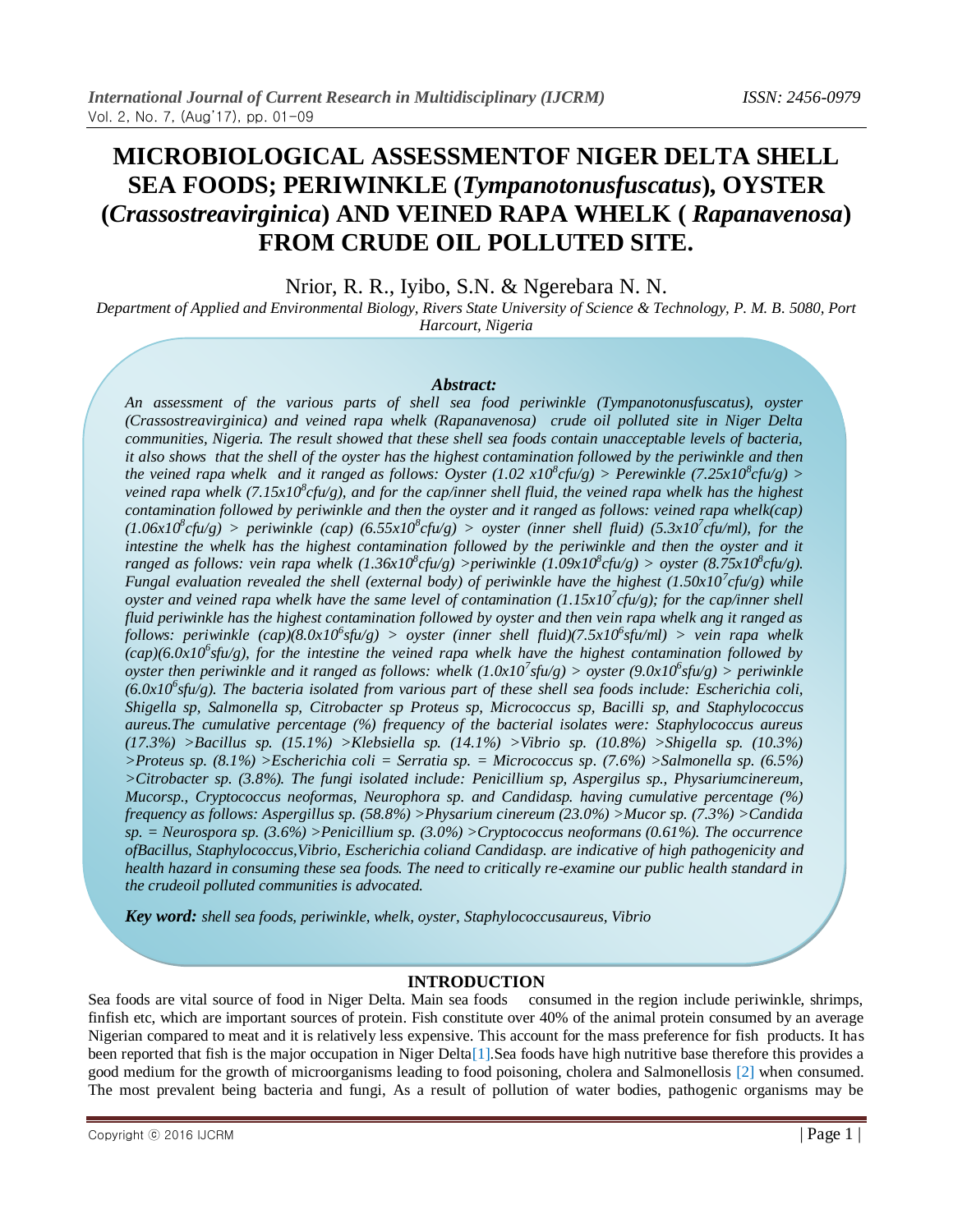introduced to these aquatic ecosystem from which these sea foods are harvested. Sources of pollution vary and could include faecal contamination too. As a result, water bodies may contain high numbers of coliform and these organisms would also be present in sea foods harvested from such water system.Microorganisms associated with these sea foods (periwinkle, oyster and veined rapa whelk) include *Escherichia coli, Citrobacter sp,Salmonella paratyphi, Staphlococcus aureus, Shigella sp, Bacillus cereus, Vibrio* sp.However, studies on the microbiological quality of shell fishes have shown that they harbour many pathogenic microorganisms. Most times, the accumulation and concentration of pathogenic microorganisms and toxic materials are usually from untreated human waste and industrial effluents that find their way into the water bodies that are inhabited by these shell fish.

These sea foods has been implicated in outbreak of food-borne diseases in many part of the world especially in Niger Delta where it is highly consumed. These illnesses include hepatitis, typhoid fever and other digestive disorder. Shell fishes concentrate in water bodies and industrial waste, hence the likeliness of high pathogen level and toxic contaminants which can present health hazard to consumers[3].This study was designed to assess the microbiological quality of periwinkle, oyster and veined rapa whelk.

**PERIWINKLE (***Tympanotonusfuscatus*).The word periwinkle comes from the earlier Elizabethan words 'PENNY WINKLE' meaning winkles or small whelks that cost only a penny per handful, periwinkle is therefore defined as a creeping evergreen plant with light blue flower or an edible sea-snail with shell [4].

**Classification of Periwinkle**Scientific classifications of periwinkle are as follows;

| Kingdom:       | Animalia     |
|----------------|--------------|
| <b>Phylum:</b> | Mollusca     |
| <b>Class:</b>  | Gastropoda   |
| Genus:         | Tympanotonus |
| <b>Specie:</b> | fuscatus     |

**Anatomy:** Periwinkle has a calcareous shell ranging in size of between 10-30mm. It is coiled in a series of complete turns or whorls of increasing diameter around the central ascur known as columella, the body whorl terminates at a large oval opening. The thin disc like proteinaceous operculum serves as a door to close the aperture when the soft parts are withdrawn into the shell. The head is an anterior protuberance dorsal to the foot. It bears two sensory cephalic tentacles with a lateral eye on the base of each. The snout is no retractile and is thus not a proboscis.The mantle cavity is enclosed by the antle whose anterior edge is the mantle skirt, the skirt form a collar. The osphradium is located inside the mantle cavity, is a simple pigmented ridge of sensory epithelium. It is not an elaborate gill-like structure; the gill is a large long pile brown oval organ lying medial to the osphraduim. The intestine exists in the stomach and winds through the visceral mass where it is hidden from view [4].

**Habitat of Periwinkle:** Periwinkles are found in the shore, muddy habitat and estuaries. *Tympanotonus fuscatus* is found in the intertidal area of the mangrove edges and therefore could be handpicked. They inhabit quite waters, where the substratum is muddy and rich in detritus. It is found in most brakish water creeks and mangrove swamps [5].

**Movement in Periwinkle:** Periwinkle move on a muscular, fleshing foot and lubricated by a film of mucus. When not achieved it often nestles in a crack or gully and during low tide when it is exposed to the air, it can seal the gap between its shell and the rock with mucus to prevent desiccation [5].

**Mode of Feeding in Periwinkle:** Periwinkle is amphibious and can survive long period without water, making use of reserved food. Periwinkles are fed by grazing along the surface on which they live. They use their radius to scrap algae from rocks, or pick up algae from the film that covers the surface of mud of estuaries or bay.

**Reproduction in Periwinkle:** The sexes are separate (individual are either male or female) and fertilization occurs internally after copulation. The female lays about 1000-10,000 eggs in gelatinous capsules that usually contains around their eggs (although up to nine eggs per capsule has been known), free–swimming veligar larvae hatch after a few days, the young periwinkle attain sexual maturity at two or three years of age and may live up to ten years [6].

**Processing and uses of periwinkle:** Periwinkle are harvested from the mangroves of estuaries, washed and boiled. The soft body is winkled out from the shell with a pin after boiling. The fresh periwinkle are soaked in water to retain freshness and consumed within a day or two. Periwinkle are eaten as food and serve as a source of cheap crude protein in diet, dehydrated claim flavour powder has been produced and is used in formulated foods and snacks. The protein value exceeds the amount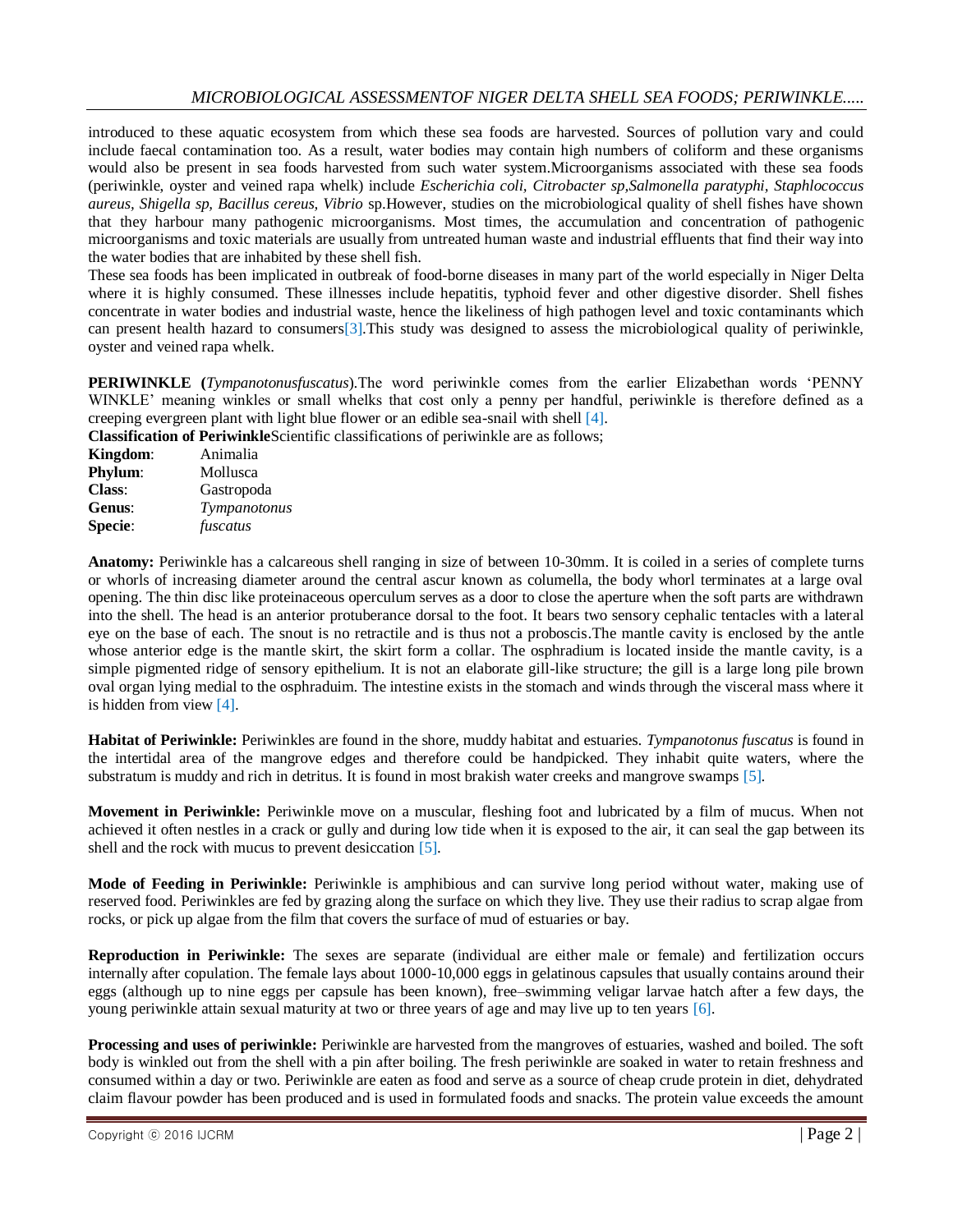in many food legumes and compares favourably with the level or the best of these pulses [6]. The shells are used in construction work and are known to complete favourably with stone used in construction [7].Periwinkles contains omega-3, which is believed to be responsible for low prevalent of heart related disease among people in the riverine areas. Periwinkle can be used as absorbents for the removal of  $pb^{2+}$  from aqueous solution [8]. Periwinkle is known to be supplement dietary protein for poultry toiler better than fish meal.

**Periwinkle preservation:** The practice of preserving food can be traced from prehistoric times, when vegetables and fruits were dried, cereal grains were parched and fish and game were salted and dried. The post harvest technologies on fish preservation have been remarkable and led to reduce a stage and improved eating quality of fish. The best way to preserve periwinkle still remain sun drying, oven drying or storage at constant temperature or about  $10^0$ c in a refrigerator.

**Microorganisms Associated with periwinkles:** Periwinkles dues to their soft skin are known to contain lot of microorganisms which are usually either due to untreated human wastes which are deposited into the water which the periwinkle inhabits. Microorganisms such as, *Vibrio sp, Bacillus sp,Escherichia coli, Micrococcus sp,* which may be indigenous flora of the water body and are responsible for diseases associated with seafood when their microbial load is high such as cholera, Camphylobacterlosis, gastroenteritis, Salmonellosis, Shigellosis, typhoid fever, Brucellosis, Amoebiasis and Poliomyelitis [9].

**OYSTER (***Crassostreavirginica*). An oyster is a bivalve (meaning two shells) and belongs to a group of animals with shells called molluscs. The two valves are thick and irregular in shape and appear a purplish/grey on the outside and white inside. The shorter of the valves is called the right valve (top shell below), and the longer, more rounded valve is called the left valve.

# **Classification of oyster**

| Kingdom:       | Animalia     |
|----------------|--------------|
| <b>Phylum:</b> | Mollusca     |
| <b>Family:</b> | Filibranchia |
| Genus:         | Crassostrea  |
| <b>Specie:</b> | virginica    |

**Anatomy of Oyster:** The shell of the oyster consist of two calcareous valves joined by a resilient hinge ligament. Valves are asymmetrical, the left being larger and more deeply cupped than , because the oyster invariabl settles on its left valve, the right valve is always uppermost.Internal organs are covered with a fleshy fold of tissue called the Mantle or pallium

**Habitat of Oyster:** Oyster reefs and beds maybe intertidal or subtidal biogenic Structures formed by oyster living at high densities and building a Habitat with significant surface complexity. Reefs and bed are accreting through the continuing deposition of shell material which is in turn degraded at varying rates. In some places it is likely that vertical accretion maybe restricted by tidal exposure, leaving a non-accreting reef.

**Mode of Feeding in Oyster:** Suspension feeding is a common mode of food collection in severalgroups of aquatic organisms, including bivalves. Feeding inbivalves involves pumping of water through a set of ctenidia,removal of particle from suspension, and transport of collectedmaterial to the mouth. The traditional theory of removal by thectenidia is based on a mucociliary concept [10].

**Reproduction in Oyster:** The sexes are separate, but the change sex every year. After spawning, the oyster enters a period of sexual rest, at that time the reproductive organ shrinks, and it is impossible to determine the animal's sex.In June, oyster prepare for spawning, they are then said to be ''milky'' (the meat takes on a whitish appearance). Temperature triggers spawning, once the water temperature reaches  $20^{\circ}$ C, the female oyster clap their valves together and release millions of eggs into the marine environment. The male do their part as well, releasing an even greater number of sperm.Fertilization takes place in the water, and 24 hours later, a larva capable of free movement travels with the tidal currents.

**Uses of Oyster:** Oyster are primary source of food and the shell is a great alternative to gravel, crushed oyster shell can be used for cover material for paths, patios, courtyard and driveway. Oyster shell help neutralize soil acidity for tomato and vegetable garden.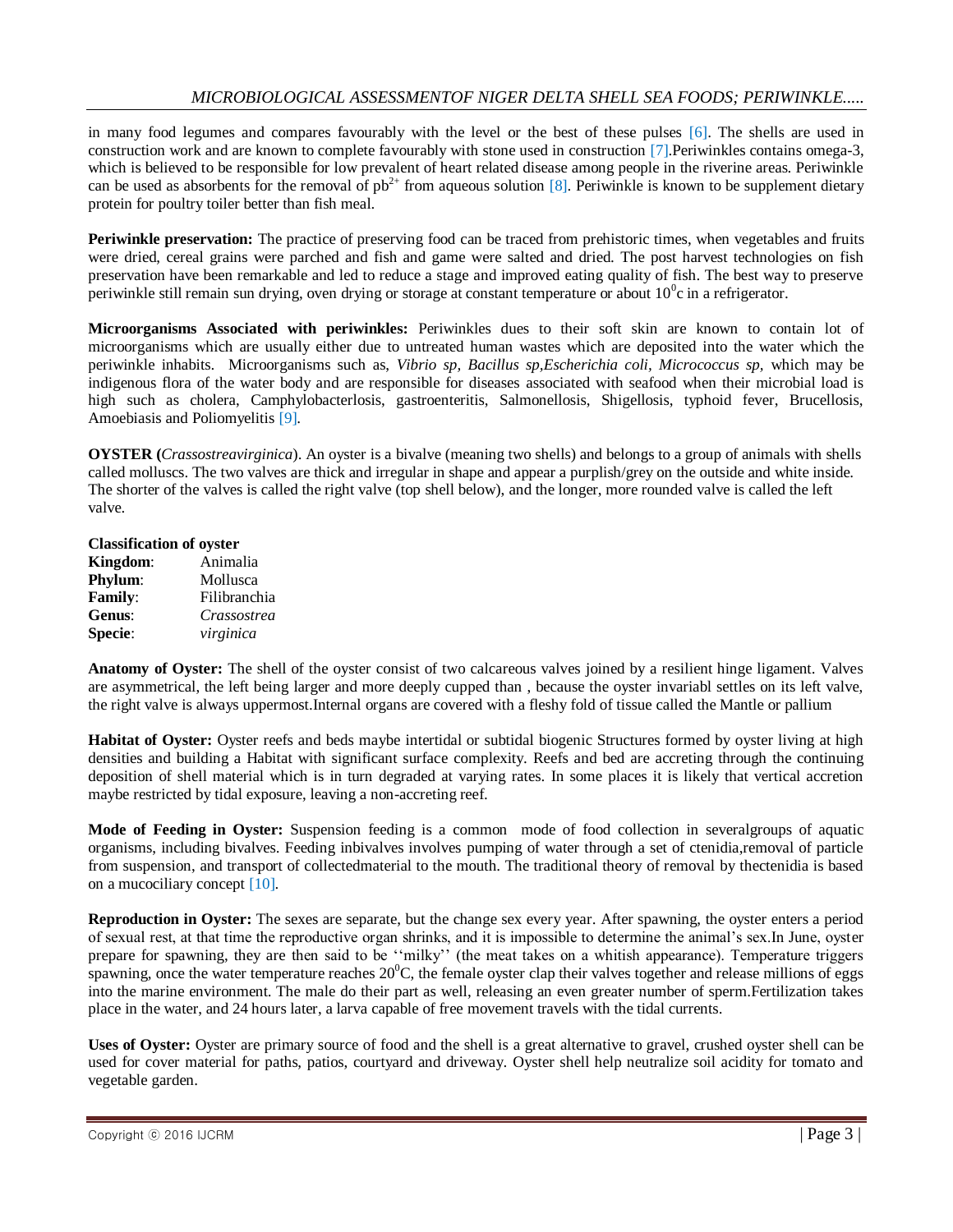**Preservation of Oyster:** Due to limited facilities and extreme climate conditions, smoking is carried out as an inexpensive option for preservation in less developed countries to reduce and avoid post-harvest loss. The preservation process, which combines smoking with salting, drying and heating, gives the product a characteristics and desirable flavour.

**Microorganisms associated with Oyster:** Oyster can contain harmful bacteria, because they are filter feeders, they concentrate anything present in the surrounding water. They contain high bacterial load of human pathogens in the warm months, most notably *Vibrio vulnificus* and *Vibrio parahaemolyticus*. In these cases the main danger is for immunocompromised individuals, who are unable to fight off infection and can succumb to septicaemia, leading to death. *Vibrio vulnificus* is the most deadly seafood-borne pathogen.

**VEINED RAPA WHELK(***Rapavenosa*): is a large predatory marine snail that is native to marine and estuarine waters of the western pacific, from the sea of Japan, yellow sea, East China sea and Bohai sea, (Richerson 2006).It is now also establish in many parts of the world.

**Classification of Veined Rapa Whelk Kingdom**: Animalia **Phylum**: Mollusca **Class**: Gastropoda **Subfamily**: Rapaninae **Genus**: *Rapana* **Species**: *venosa*

**Anatomy of Veined Rapa Whelk:** The shell of the *Rapanavenosa* is globose (rounded) and heavy, possessing a very short spire, a large body whorl, a strong columella and a deep umbilicus. The aperture is a large and roughly ovate, ornamentation is present externally as axial ribs, smooth spiral ribs ending in blunt knobs at both the shoulder and body whorl, and internally as small elongated teeth disposed along the outer lip margin. The height of the shell can reach up to 180mm.

**Habitat of Veined Rapa Whelk:** Veined rapa whelk favours compact sandy bottom, in which they can burrow almost completely. The native habitat of this species is a region of wide annual temperature ranges, comparable to other localities, fleeing cooled water in the winter, this species may migrate to warmer, deeper waters thereby invading cool surface waters. This fertile sea snail is extremely versatile, tolerating low salinities [11].

**Mode of Feeding in Veined Rapa Whelk:** Veined rapa whelk are carnivorous selectively predatory gastropods which main diet consist of a variety of other mollusc species. Prey are chosen by the whelk according to the species and size [12].Most snails feed by drilling a hole into their bivalve prey, but rapa whelks usually smother their prey by wrapping around the hinged region of the shell and feed by introducing their proboscis between the opened valves. The whelk can also secrete a thick mucus that may or may not contain biotoxins to weaken the prey.

**Reproductio in Veined Rapa Whelk** It is dioecious gastropod with separate sexes. Mating occurs duringwinter and spring. Masses of egg cases are laid in April to late July.The egg cases are attached to hard substrates and may contain1,000 developing embryos. One female adult can lay multiple eggcases throughout summer, upon hatching the larvae areplanktotrophic. The variable duration of the planktonic periodallows for a variety of disposal strategies by the species thereby facilitating its invasions and spread.

#### **MATERIALS AND METHODS**

**Sampling Area:** The samples were collected from crude oil polluted environment in Niger Delta, Nigeria. Sample A: Nembe, Bayelsa state Sample B: Buguma, Kalabari community Sample C: UnyeadaAndoni community

#### **COLLECTION OF SAMPLE**

The samples used for this analysis were periwinkle, oyster and veined rapa whelk. They are marine sea food mostly found and eaten in the Niger Delta region.The samples were bought from sellers from different market in Port Harcourt and was put in sterile polythene bags and taken to the laboratory for analysis within 2 hours after purchase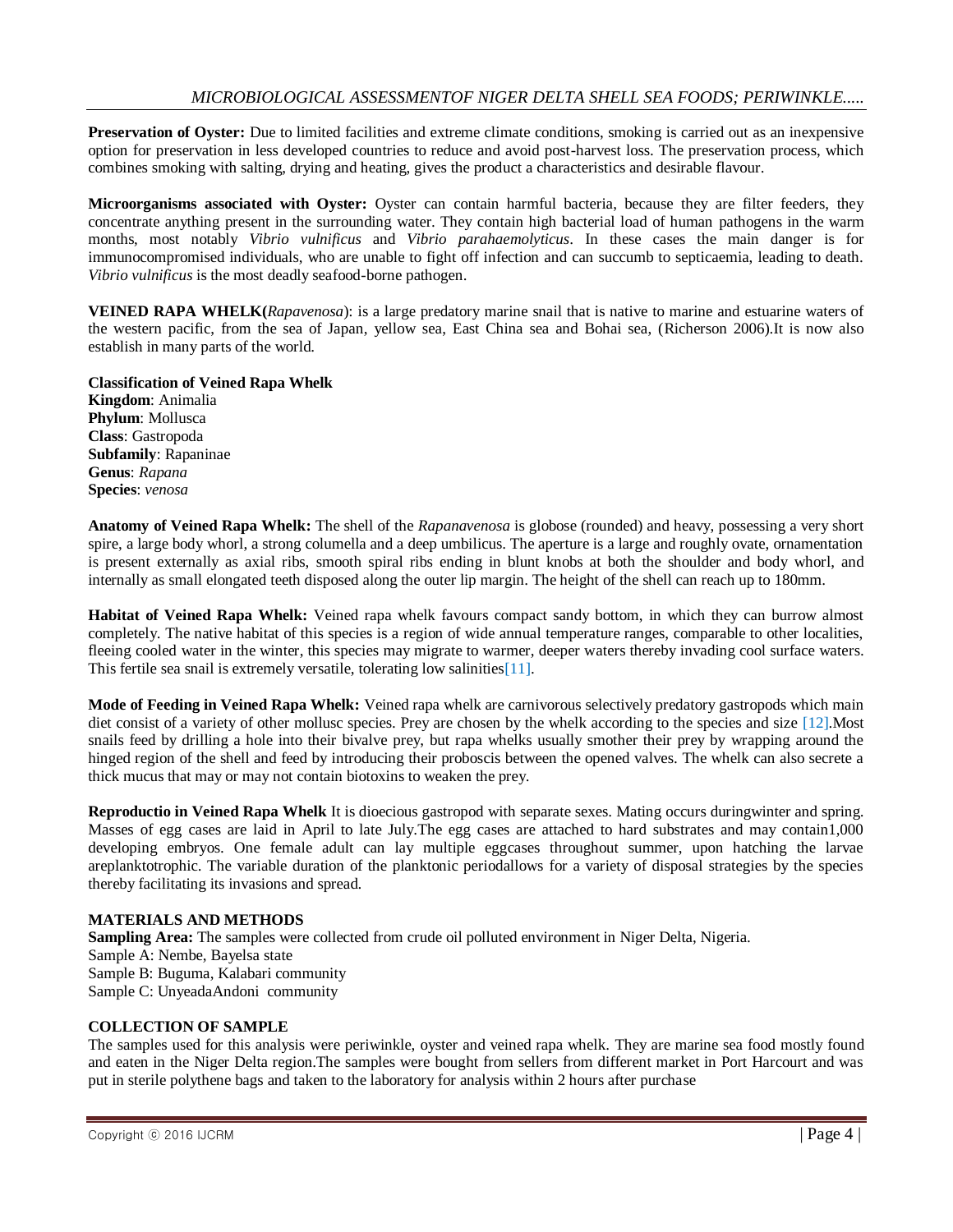# **Media Preparation**

Nutrient Agar: The medium was prepared by weighing 11.2g of nutrient agar into 500ml Erlenmeyer flask. 400ml of distilled water was gradually added to it. This was brought to boiling to dissolve completely by heating it over Bunsen burner flame for 30 minutes. The medium was sterilized at  $121^{\circ}$ C for 15 minutes using the autoclave at 15psi. The medium was allowed to cool down to  $45^{\circ}$ C and 15ml of the medium was poured into sterile petri dishes. The plates were allowed to set and dried in an oven before used.

Sabouraud Dextrose Agar: The medium was prepared by weighing 62g of sabouraud dextrose agar and dissolved in 1000ml of distilled water. And then sterilized by autoclaving at  $121\textsuperscript{0}\text{C}$  for 15 minutes at 15psi.

**Isolation and identification of test organisms:** Aliquot (0.1ml) of the sample was transferred into sterile agar plates in duplicates. Uniformly spread with sterile glass spreader (spread plate method) and incubated in inverted position at  $37^{\circ}$ C for 24 hours.

Identification of the isolates was based on their cultural morphology, microscopic examination and biochemical tests. References were made to Bergey's manual of determinative Bacteriology (1992) for identification of bacteria.

Morphological studies were carried out on different media plates used for the isolation of the organisms; pure colonies were isolated based on colony size, shape, pigmentation, elevation and texture of the individual organisms after 48 hours of growth at  $30^{\circ}$ C. The morphology was determined by examination of plates directly under the microscope at low (10x).

Microscope Examination: A portion of each discrete colony was thinly smeared in a drop of water on a clean grease-free glass slide with the aid of a sterile wire loop and allowed to air dry. It was heat fixed by passing over the flame. The fixed smear was flooded with crystal violet stain for 1 minute and washed off with tap water. Lugol's iodine was used in flooding it and allowed to stay for 1 minute and rinsed with tap water. The smear was decolourized with alcohol and rinsed immediately with tap water. The smear was then counterstained with safranin-O for 1 minute, then it was washed off with tap water and allowed to air dry at room temperature.

The stained smear was examined under the microscope using x100 objective with immersion oil. Gram positive organisms retained the primary stain (blue stain, crystal violet) while the gram negative organisms ones picked up the red or pink stain of the safranin-O.

**Characterization of Fungi:** Identification of fungi isolate was based on the morphological and microscopic characterization such as type of mycelium, pigmentation type of sporulating structures and sexual reproduction (if present). They are examined using hand lens to determine those morphological characteristics.

Microscopy: Several coloured colonies were selected from the incubated plate for identification using the following procedure: a wet mount slide was prepared by transferring a small amount of the culture with a dissecting needle or inoculating loop to make a slide. This was covered with a cover slip and examined under low power (x10) or high power (x100) objective.

#### **STOCK SOLUTION**

Ten percentage glycerol solution was prepared in McCartney bottles and autoclaved at  $121^{\circ}$ C for 15 minutes, allowed to cool, then the pure cultures were inoculated into each McCartney bottle, until the clear colourless solution turns turbid and were stored in the refrigerator. This served as pure cultures for subsequent characterization.

#### **RESULTS**

#### **Estimation of bacterial and fungal count on different parts of shell sea food**

Estimation of total heterotrophic bacteria and total fungi using standard plate count of the various samples from Port Harcourt were shown in Table 1- 2.

| Table 1. Total field on opine bacteria count of perfunnite, oybect and venica rapa when bamples                                                            |  |                                                                       |  |                                                                         |  |  |  |  |  |  |  |
|------------------------------------------------------------------------------------------------------------------------------------------------------------|--|-----------------------------------------------------------------------|--|-------------------------------------------------------------------------|--|--|--|--|--|--|--|
| $S$ ample ID $\vert$                                                                                                                                       |  |                                                                       |  | Periwinkle   O y s t e r   Veined rapa whelk                            |  |  |  |  |  |  |  |
| External body (cfu/g)   Plate $1 \mid 1 \cdot 2 \cdot 5 \times 10^{-8}$   9 $\cdot 8 \times 10^{-7}$   5 $\cdot 6 \times 10^{-7}$                          |  |                                                                       |  |                                                                         |  |  |  |  |  |  |  |
|                                                                                                                                                            |  |                                                                       |  | Plate $2 \mid 2$ . 0 x 1 0 $\mid$ 1 . 0 5 x 1 0 $\mid$ 8 . 7 x 1 0      |  |  |  |  |  |  |  |
| *Cap (cfu/g)/inner shell fluid (cfu/ml)   P 1 a t e $1$   7 $\cdot$ 8 $\times$ 1 0 $\prime$   4 $\cdot$ 5 $\times$ 1 0 $\prime$   6 $\cdot$ 2 $\times$ 1 0 |  |                                                                       |  |                                                                         |  |  |  |  |  |  |  |
|                                                                                                                                                            |  |                                                                       |  | Plate 2   5 . 3 x 1 0 $\frac{7}{6}$ . 1 x 1 0 $\frac{7}{1}$ . 5 0 x 1 0 |  |  |  |  |  |  |  |
| Intestine (cfu/ml)   Plate 1   1 . 5 3 x 1 0 $^8$   1 . 2 5 x 1 0 $^8$   1 . 2 2 x 1 0                                                                     |  |                                                                       |  |                                                                         |  |  |  |  |  |  |  |
|                                                                                                                                                            |  | Plate 2   6 . 6 x 1 0 $\frac{1}{5}$ . 0 x 1 0 $\frac{1}{1}$ 1 . 5 0 x |  | $\Omega$                                                                |  |  |  |  |  |  |  |

**Table 1: Total heterotrophic bacteria count of periwinkle, oyster and veined rapa whelk samples**

\*cap applies to periwinkle and vein rapa whelk while inner shell fluid is for oyster (cap absent in oyster)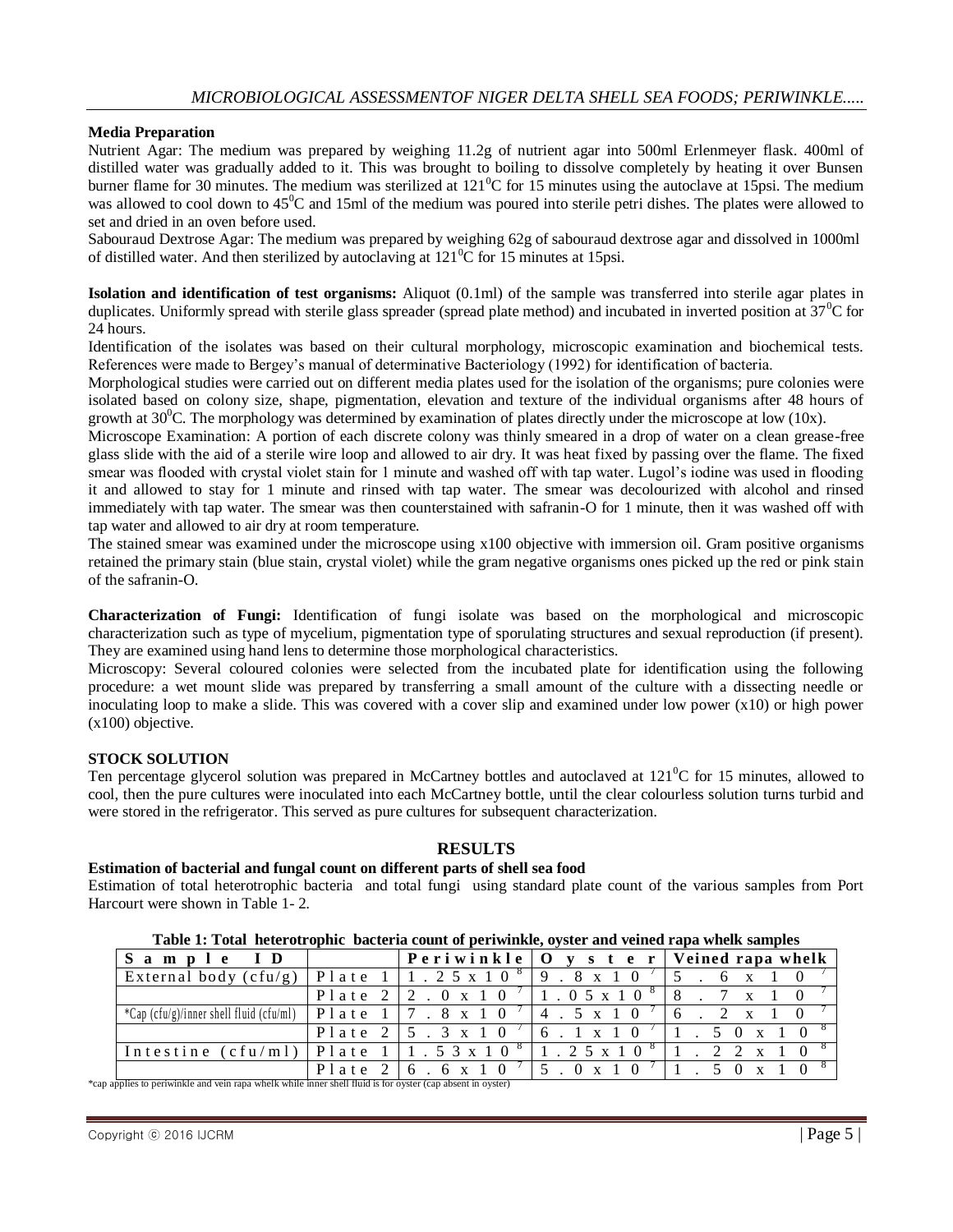|                                                                                                             |                             | - 8                                                                                                                                                                                                                                                                                                                                                                                                                       |
|-------------------------------------------------------------------------------------------------------------|-----------------------------|---------------------------------------------------------------------------------------------------------------------------------------------------------------------------------------------------------------------------------------------------------------------------------------------------------------------------------------------------------------------------------------------------------------------------|
|                                                                                                             |                             | $0 \times 1$                                                                                                                                                                                                                                                                                                                                                                                                              |
|                                                                                                             |                             | $0 \times$<br>5 <sup>1</sup>                                                                                                                                                                                                                                                                                                                                                                                              |
|                                                                                                             |                             | $0 \times$<br>- 8                                                                                                                                                                                                                                                                                                                                                                                                         |
| *cap applies to periwinkle and vein rapa whelk while inner shell fluid is for oyster (cap absent in oyster) |                             | $\mathbf{x}$                                                                                                                                                                                                                                                                                                                                                                                                              |
| ple ID<br>$^*Cap(stu/g)/inner$ shell fluid(sfu/ml)                                                          | Plate 2<br>$15.0 \times 10$ | periwinkle   o y s t e r   Veined rapa whelk<br>External body (sfu/g)   Plate $1 \mid 1$ . 4 x 1 0 $\mid$   1. 4 x 1 0<br>Plate $2 \mid 1$ , 6 x 1 0 $\mid$ 9 , 0 x 1 0<br>Plate $1 \mid 1$ . $1 \times 1$ 0 $\mid$ 16. 0 $x \mid 1$ 0<br>Plate $2 \mid 5 \cdot 0 \times 10^{6} \mid 7 \cdot 0 \times 10^{6}$<br>Intestine (sfu/ml)   Plate $1$   7 . 0 x 1 0 $^{6}$   7 . 0 x 1 0<br>$1 \quad 1 \quad x \quad 1 \quad 0$ |

**Table 2: Total fungal count of periwinkle, oyster and veined rapa whelk**

# **Percentage (%) frequency of microbial isolates**

The percentage (%) frequency of the different bacterial and fungal isolates were shown in table 3-4.

# **Table 3: Percentage (%) occurrence of bacterial isolates from periwinkle, oyster and veined rapa whelk.**

|   | S                          | $\Omega$                     |                                 | a                                 | t                     | e                | - N            | $\Omega$ |                   | $\mathbf{o}$ f |                |   | Percentage $(\% )$ |                   |   | o f           |
|---|----------------------------|------------------------------|---------------------------------|-----------------------------------|-----------------------|------------------|----------------|----------|-------------------|----------------|----------------|---|--------------------|-------------------|---|---------------|
|   |                            |                              |                                 |                                   |                       |                  |                |          | <b>Occurrence</b> |                |                |   |                    | <b>Occurrence</b> |   |               |
|   |                            |                              |                                 |                                   | Staphylococcus aureus |                  | l 3            |          |                   |                | $\mathfrak{D}$ |   |                    |                   |   | $\%$          |
|   |                            | $E$ scherichia               |                                 |                                   | $c \cdot o$           |                  |                |          |                   |                | 4              |   |                    |                   | n | $\%$          |
|   | a                          | $\boldsymbol{m}$<br>$\theta$ | $\boldsymbol{n}$<br>$\epsilon$  |                                   | a<br>$\boldsymbol{S}$ | $\boldsymbol{v}$ |                |          |                   |                | $\mathfrak{D}$ | 6 |                    |                   |   | $\%$          |
| V |                            | h<br>r                       |                                 | $\Omega$                          | S                     | $\boldsymbol{p}$ | 2              |          |                   |                | $\theta$       |   |                    |                   | 8 | $\%$          |
|   |                            | h<br>$\Omega$                | a<br>$\mathcal{C}$              | $\boldsymbol{\rho}$               | S                     | $\boldsymbol{D}$ |                |          |                   |                |                | 3 |                    |                   | 8 | $\frac{0}{0}$ |
|   | $\boldsymbol{\mathcal{e}}$ | $\mathfrak{a}$<br>r          |                                 | a                                 | $\boldsymbol{p}$<br>S |                  |                |          |                   |                | 4              |   |                    |                   |   | $\%$          |
| M | $\mathcal{C}$              | r<br>$\Omega$<br>$\epsilon$  | $\overline{O}$<br>$\mathcal{C}$ | $\mathcal{C}$<br>$\boldsymbol{u}$ | S<br>S                | $\boldsymbol{D}$ |                |          |                   |                | 4              |   |                    |                   | h | $\frac{0}{0}$ |
| B | a                          | C                            |                                 | $\boldsymbol{u}$<br>S.            | S                     | n                | 2              |          |                   |                | 6              |   |                    |                   |   | $\frac{0}{0}$ |
| P | r                          | $\Omega$                     | $\epsilon$<br>$\boldsymbol{u}$  | S                                 | S                     | n                |                |          |                   |                |                |   |                    |                   |   | $\frac{0}{0}$ |
|   | n                          | g                            | $\epsilon$                      | $\mathfrak a$                     | S                     | n                |                |          |                   |                | Q              |   |                    |                   |   | $\%$          |
|   | e                          |                              | e                               |                                   | $\mathfrak{a}$<br>S   | $\boldsymbol{p}$ | $\mathfrak{D}$ |          |                   |                | 6              |   |                    |                   |   | $\frac{0}{0}$ |
|   |                            |                              |                                 |                                   |                       |                  |                |          | 8                 |                |                |   |                    |                   |   | $\frac{0}{0}$ |

#### **Table 4: Percentage occurrence of fungi inperiwinkle, oyster and veined rapa whelk.**

| $\mathbf{I}$ S<br>-N                                        | $M \mid O \text{ } C \text{ } C \text{ } U \text{ } R \text{ } R \text{ } E \text{ } N \text{ } C \text{ } E \mid P \text{ } E \text{ } R \text{ } C \text{ } E \text{ } (\%) \text{ } OF \text{ } 0 \text{ } CC \text{ } U \text{ } R \text{ } E \text{ } NC \text{ } E$ |
|-------------------------------------------------------------|---------------------------------------------------------------------------------------------------------------------------------------------------------------------------------------------------------------------------------------------------------------------------|
| $\overline{g}$<br>A s p e r<br>illus<br>$\overline{D}$<br>S |                                                                                                                                                                                                                                                                           |
| Penicillium                                                 |                                                                                                                                                                                                                                                                           |
| s ar um<br>$\boldsymbol{p}$<br>S                            |                                                                                                                                                                                                                                                                           |
| Crytococcus neoformas                                       |                                                                                                                                                                                                                                                                           |
|                                                             |                                                                                                                                                                                                                                                                           |
| d<br>$\boldsymbol{n}$                                       |                                                                                                                                                                                                                                                                           |
| $\mathbf{u} \cdot \mathbf{e}$<br>a<br>$\overline{a}$        |                                                                                                                                                                                                                                                                           |
|                                                             |                                                                                                                                                                                                                                                                           |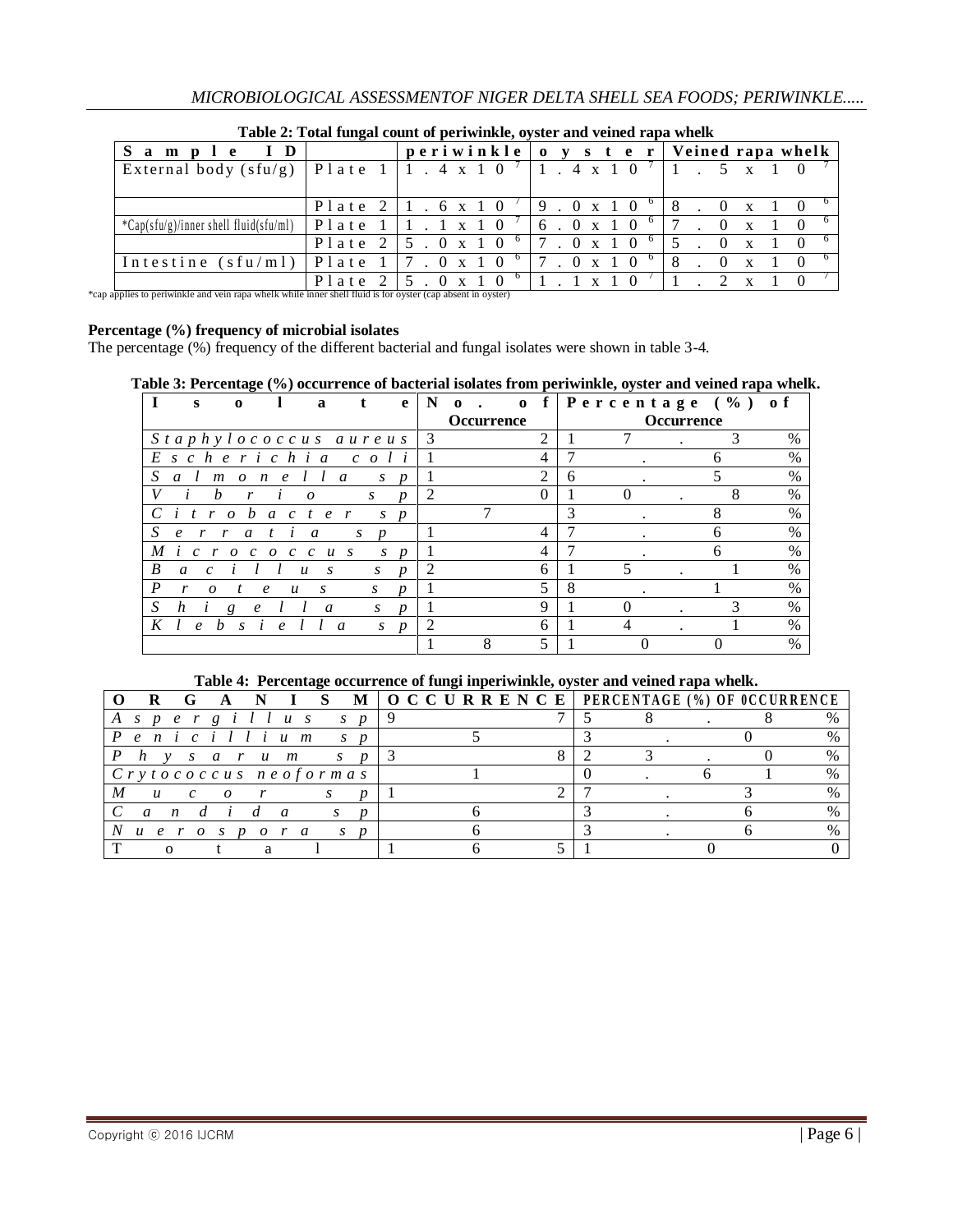|         |                                    | Staphylococous<br>aureus | Escherichia coli    | Vibrio sp      | Citrobacter sp | Serratia sp  | Micrococcus sp           | $\vec{dS}$<br><b>Bacillus</b> | $\boldsymbol{d\!s}$<br>Proteus | Shigella sp              | Klebsiella sp            | Salmonella sp |
|---------|------------------------------------|--------------------------|---------------------|----------------|----------------|--------------|--------------------------|-------------------------------|--------------------------------|--------------------------|--------------------------|---------------|
|         | Sample ID                          |                          |                     |                |                |              |                          |                               |                                |                          |                          |               |
| s t e r | $X$ B<br>E                         | $6.0x10^{6}$             | $3.0x10^{6}$        | $1.0x10^{6}$   |                |              | $4.0x10^{6}$             | $5.0x10^{6}$                  |                                | $2.0x10^{6}$             | $3.0x10^{6}$             |               |
|         | S<br>$\mathbf{F}$<br>Ι             |                          | $4.0x10^{6}$        |                | $1.0x10^{6}$   |              | $5.0x10^{6}$             | $7.0x10^{6}$                  | $4.0x10^{6}$                   |                          | $8.0x10^{6}$             | 4.0x          |
|         | $\overline{T}$<br>$\mathbf N$<br>I | $5.0x10^{6}$             | $2.0x10^{6}$        | $4.0x10^{6}$   |                |              | $\overline{\phantom{a}}$ | $2.0x10^{6}$                  | $\sim$                         |                          | ٠                        | 1.0x          |
| iwinkle | $X$ B<br>E                         | $7.0x10^{6}$             | $1.0x10^{6}$        | $5.0x10^{6}$   | $3.0x10^{6}$   | $5.0x10^{6}$ | $2.0x10^{6}$             | $3.0x10^{6}$                  | $5.0x10^{6}$                   | $7.0x10^{6}$             | $4.0x10^{6}$             |               |
|         | $\mathcal{C}$<br>P<br>A            | $4.0x10^{6}$             |                     | $1.0x10^{6}$   | $2.0x10^{6}$   | $\sim$       | $6.0x10^{6}$             | $1.0x10^{6}$                  | $1.0x10^{6}$                   | $\overline{\phantom{a}}$ | $\overline{\phantom{a}}$ | 2.0x          |
|         | T<br>$\mathbf N$                   | $2.0x10^{6}$             | $\blacksquare$      | $4.0x10^{6}$   |                | $5.0x10^{6}$ |                          | $5.0x10^{6}$                  |                                | $\overline{\phantom{a}}$ | $\overline{\phantom{a}}$ | 1.0x          |
| helk    | X<br>B<br>E                        | $3.0x10^{6}$             | $2.0x10^{6}$        | $\blacksquare$ | $1.0x10^{6}$   | $1.0x10^{6}$ | $\blacksquare$           |                               | $2.0x10^{6}$                   | $6.0x10^{6}$             | $5.0x10^{6}$             | 2.0x          |
|         | $\mathbf C$<br>P<br>A              | $\sim$                   |                     | $5.0x10^{6}$   |                | $2.0x10^{6}$ | $2.0x10^{6}$             | $1.0x10^{6}$                  | $\overline{\phantom{a}}$       | $\blacksquare$           | $\overline{\phantom{a}}$ |               |
|         | T<br>N<br>$\mathbf{I}$             | $5.0x10^{6}$             | $2.0 \times 10^{6}$ | $\blacksquare$ |                | $1.0x10^{6}$ |                          | $2.0x10^{6}$                  | $3.0x10^{6}$                   | $4.0x10^{6}$             | $6.0x10^{6}$             | 2.0x          |

**Table 5: Frequency of total heterotrophic bacteria from periwinkle, oyster and veined rapa whelk.**

*Key: EXB = External body, ISH = Inner Shell Fluid, CAP = Periwinkle or Whelk Cap . INT = Intestine*

**Table 6: Frequency of total fungi from periwinkle, oyster and veined rapa whelk.**

| Samples     | ⊟<br>Sample | Aspergillus<br>terreus   | Aspergillus<br>fumigates | Aspergillus<br>niger | Aspergillus<br>flavus | Physarum<br>centermm     | Crytococcus<br>neofomas  | ĊS.<br>Mucor             | $\boldsymbol{d}S$<br>Penicillium | Candida sp               | Neurospora sp            |
|-------------|-------------|--------------------------|--------------------------|----------------------|-----------------------|--------------------------|--------------------------|--------------------------|----------------------------------|--------------------------|--------------------------|
| O y s t e r | E XB        | 1.0x107                  | 5.0x106                  |                      | $\overline{a}$        | 3.0x106                  |                          | $\overline{\phantom{a}}$ | ۰                                | $\overline{\phantom{0}}$ | $\overline{\phantom{0}}$ |
|             | <b>ISF</b>  | $\blacksquare$           | $8.0X10^{6}$             | $7.0X10^{6}$         | $\overline{a}$        | $3.0X10^{6}$             |                          | $\overline{\phantom{a}}$ | $5.0X10^{6}$                     | $\overline{a}$           | $\overline{\phantom{0}}$ |
|             | <b>INT</b>  | $\sim$                   | $2.0X10^{6}$             | $\sim$               | ٠                     | 1.0X1O <sup>7</sup>      | $\sim$                   | $\overline{\phantom{a}}$ | $\overline{\phantom{a}}$         | $\overline{\phantom{0}}$ | $\overline{\phantom{0}}$ |
| Periwinkle  | E X B       | $\sim$                   | $6.0X10^{6}$             | $3.0X10^{6}$         | $\blacksquare$        | $\overline{\phantom{0}}$ | $\sim$                   | $\overline{\phantom{a}}$ |                                  | $3.0X10^{6}$             |                          |
|             | CAP         | $\overline{\phantom{a}}$ | -                        | 1.0X10'              | $6.0X10^{6}$          | $5.0X10^{6}$             | $\overline{\phantom{a}}$ | $7.0X10^{6}$             | $\overline{\phantom{a}}$         | $2.0X10^{6}$             | $\overline{\phantom{0}}$ |
|             | INT         | $\sim$                   | -                        |                      | $5.0X10^{6}$          | $\overline{\phantom{a}}$ |                          | $4.0X10^{6}$             | $\overline{\phantom{a}}$         |                          | $6.0X10^{6}$             |
| Whelk       | E X B       | $\sim$                   | $\overline{\phantom{a}}$ | $1.0X10^{7}$         | $\blacksquare$        | $1.0X10^{7}$             | $\sim$                   | $\overline{\phantom{a}}$ |                                  | ۰                        | $\blacksquare$           |
|             | CAP         | $\sim$                   | $1.0X10^{6}$             | $1.0X10^{7}$         | $8.0X10^{6}$          | $5.0X10^{6}$             |                          | $\overline{\phantom{a}}$ | ۰                                | $\overline{\phantom{0}}$ | $\overline{\phantom{0}}$ |
|             | INT         | $\overline{\phantom{a}}$ | $\blacksquare$           | $1.0X10^{6}$         | $2.0X10^{6}$          | $1.0 \overline{X} 10^6$  | $2.0X10^{6}$             | $1.0X\overline{10^6}$    | $1.0X10^{6}$                     | $\overline{a}$           | $\overline{\phantom{0}}$ |

*Key: EXB = External body, ISH = Inner Shell Fluid CAP = Periwinkle or Whelk Cap INT = Intestine* 

# **DISCUSSION**

In this study of the microbiological investigation of shell sea food, the various part of the sample were assessed for microbial contamination. It was discovered that the oyster shell has the highest contamination followed by the periwinkle and the veined rapa whelk, for the cap/inner shell fluid, the veined rapa whelk has the highest contamination, followed by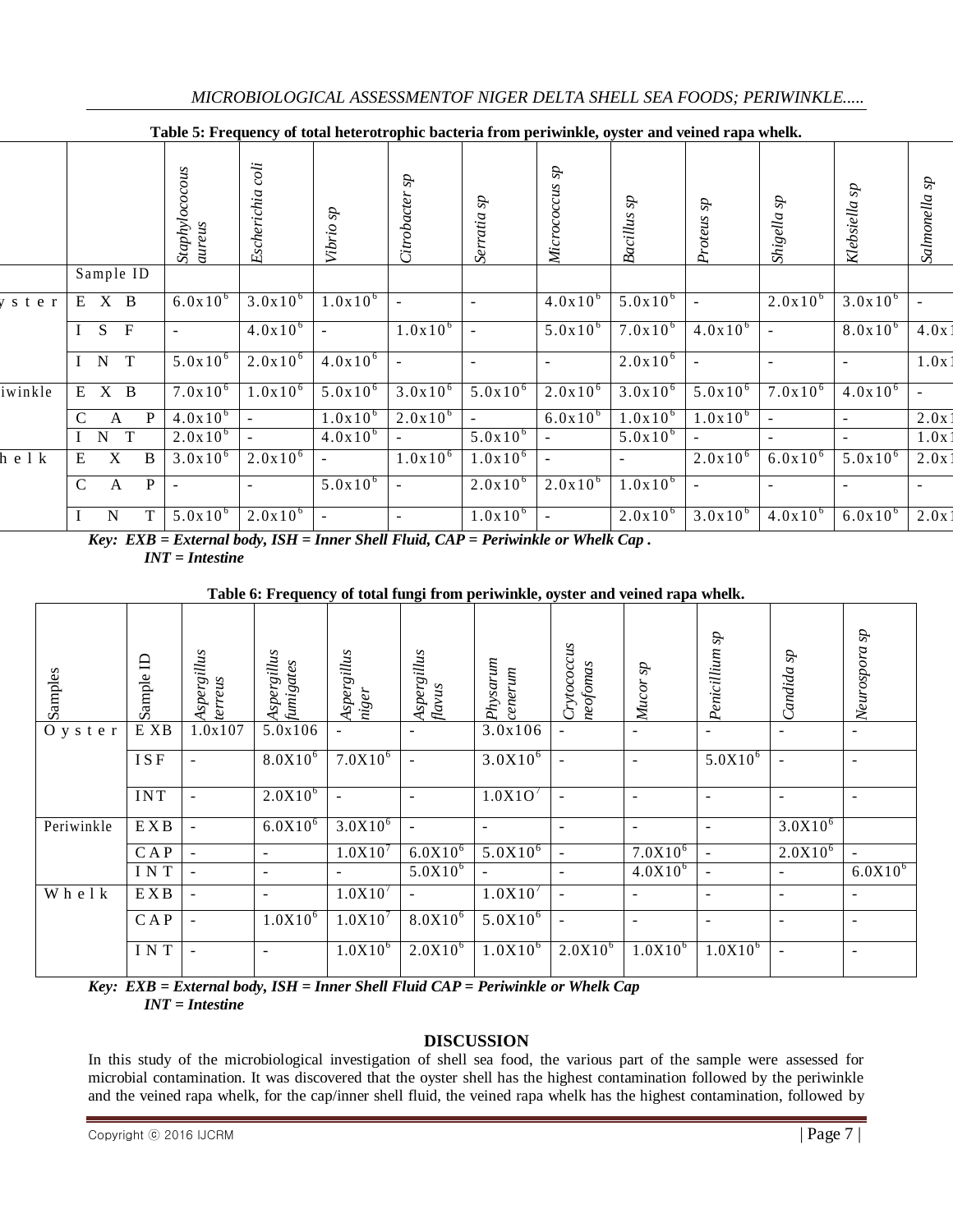the periwinkle and then the oyster and for the intestine the it was discovered that the veined rapa whelk has the highest contamination, followed by the periwinkle and the then oyster Table 1-2.

Bacteriological guideline have the limit for raw molluscan shellfish contamination of not more than  $5x10^5$  bacteria/g and less than 230 *Escherichia coli*/100g for sea food harvested from known unpolluted waters, using 5 sample units [13]. It was discovered that this fresh sea foods accumulate high level of bacteria resident in soil and water in addition to organisms from faecal pollution and other waste products.

Houses in the Riverine areas of Nigeria lack proper toilet facilities and out-houses are used as toilets with faeces deposited directly into rivers, streams and swamps. The indicator organisms imply that these sea foods are hazardous to consume and the various gram negative bacterial isolated from these sea foods including *Escherichia coli* suggest that consumers could easily succumb to gastroenteritis, food intoxication and hepatitis A infection [14].

The bacteria isolated from various part of these shell sea foods include: *Escherichia coli, Shigella sp, Salmonella sp, Citrobacter sp Proteus sp, Micrococcus sp, Bacilli* sp, and *Staphylococcus aureus.*The cumulative percentage (%) frequency of the bacterial isolates were: *Staphylococcus aureus* (17.3%) >*Bacillus* sp. (15.1%) >*Klebsiella* sp. (14.1%) >*Vibrio* sp. (10.8%) >*Shigella* sp. (10.3%) >*Proteus* sp. (8.1%) >*Escherichia coli = Serratia* sp. = *Micrococcus* sp. (7.6%) >*Salmonella* sp. (6.5%) >*Citrobacter* sp. (3.8%). The fungi isolated include: *Penicillium sp, Aspergilus* sp.*, Physariumcinereum*, *Mucor*sp.*, Cryptococcus neoformas, Neurophora* sp. and *Candida*sp. having cumulative percentage (%) frequency as follows: *Aspergillus* sp. (58.8%) >*Physarium cinereum* (23.0%) >*Mucor* sp. (7.3%) >*Candida* sp. = *Neurospora* sp. (3.6%) >*Penicillium* sp. (3.0%) >*Cryptococcus neoformans* (0.61%) Table 3-4. The sea foods used in this study are important commercial molluscs that are widely eaten by mankind from time immemorable especially by people of the Riverine areas, as a good source of protein [15]. Variation in the microbial load between the shellfishes can be attributed to the variation in micro environmental condition encountered by these organisms .

Most of the microbial isolates in this study have been isolated from periwinkle in the previous study. Some of the organisms isolated are known indigenous bacteria flora in water body and they include *Vibrio sp,* hence are common and widely distributed where these sea foods inhabit, the non-indigenous bacteria such as *Stapylococcus aureus, Escherichia coli* and *Salmonella sp* are known to be pathogenic. All the organisms isolated have health implication for human except *Micrococcus virians,*(Table 5) which have not been associated with human infections [1].

*Escherichia coli* is a pathogenic strain producing diseases of the gut which may vary in severity from extremely mild to severe, and possibly life-threatening, depending on a number of factors such as type of pathogenic strains, susceptibility of victim and degree of exposure. The isolation of the opportunistic pathogen *Candida* sp, (Table 6) is of great health concern. The principal symptoms of salmonellosis (non-typhoid infection) are non-bloody diarrhea, abdominal pain, fever, nausea, vomiting which generally appear 12-36 hours after ingestion. There is evidence for a minimum infection dose (M.I.D) of as little as 20 cells (Varnam and Evans 1991), while other studies have consistently indicated  $>10^6$  cells. The disease caused by *S. aureus* is intoxication and common symptoms may appear within 2-4 hours of consumption of contaminated of foods, include nausea, but in severe cases, dehydration can lead to shock and collapse. Shigellosis (earlier name was bacillary dysentery) which is an infection of the gut.

The diseases associated with *Vibrio sp* are characterized by gastroenteritis symptoms varying from mild diarrhea to the classical cholera, with profuse watery diarrhea. These organisms are likely to have been introduced into the environment by bathers and surfers who use these creeks for recreational purposes or from industrial and domestic waste deposited into the creeks.

The microbial load of the fresh samples, from the results obtained, when compared with the food and drug administration (FDA, 1986) standards for standard plate count <500,000/g following harvest of shellfishes for consumers' safety indicated that these fresh sea foods are not safe for consumption.

Good sanitary practices, maintenance of bacteriological standard for the quality of the growing waters, further processing (preservation) before consumption is necessary to improve the quality of shellfishes.

# **CONCLUSION**

The result revealed fungi and bacteria as microorganisms that are associated with periwinkle, oyster and veined rapa whelk. Some of these microorganisms are pathogenic and are capable of causing chronic illnesses in human if consumed. Post harvest contamination is common due to processing, storage and handling which is the major source of cross contamination. Safety indicates that these fresh sea foods are not safe for consumption rather it should be well cooked before consumption.

# **RECOMMENDATION**